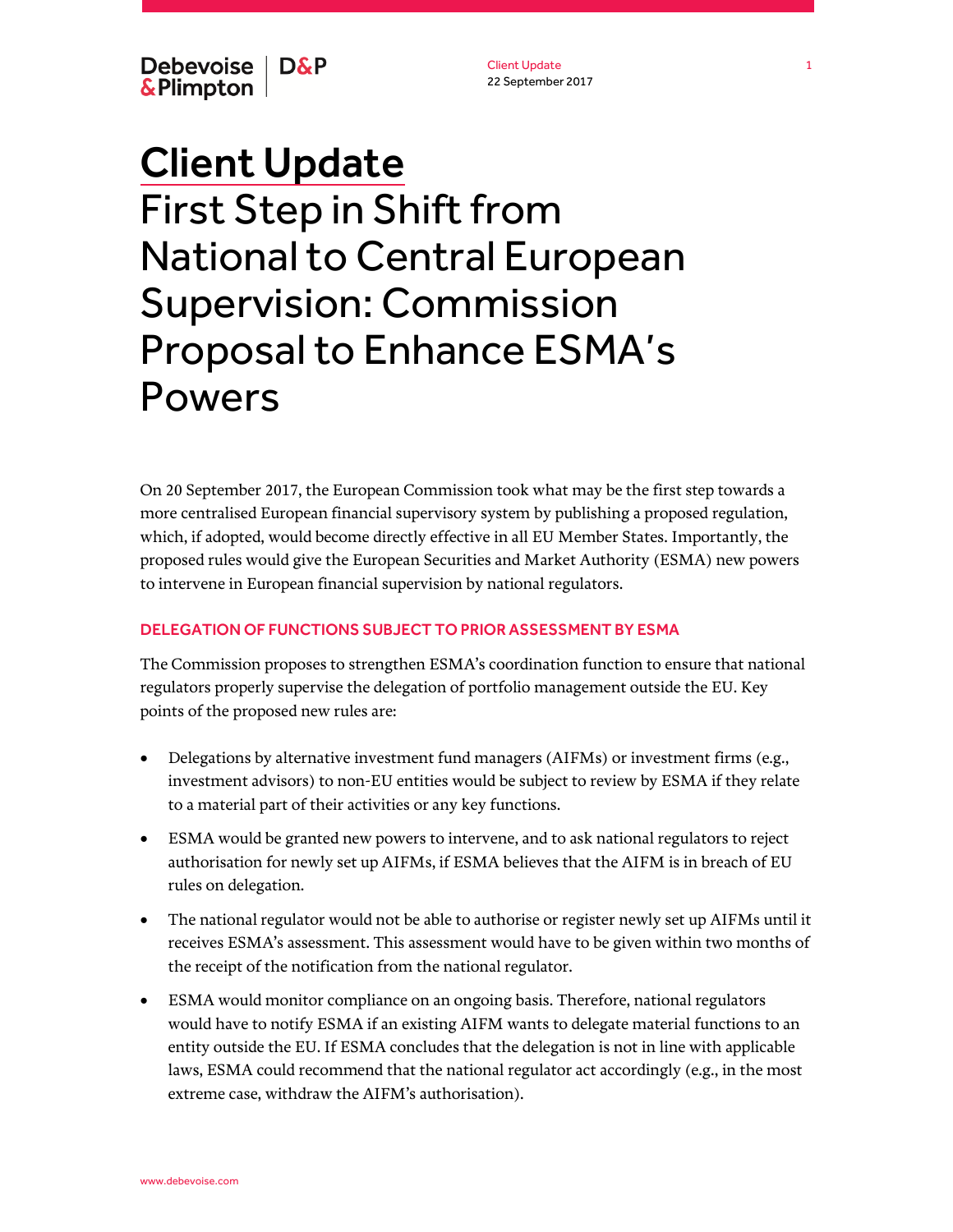As currently proposed by the Commission, ESMA's recommendations would not be binding. However, a national regulator who chooses not to follow the recommendations would have to give reasons for not complying, which would then be published by ESMA.

In summary, if the proposed rules are adopted in their current form, ESMA will oversee material delegations to non-EU managers. This will probably extend the time required to obtain an authorisation for a new AIFM that proposes to delegate some functions, or to put in place delegation arrangements for an existing AIFM. It could also make such delegation more difficult.

## DIRECT SUPERVISION OF CERTAIN FUND MANAGERS BY ESMA

So far, national supervision of fund managers and investment firms has mostly been in the hands of national regulators, while ESMA's main role has been to ensure supervisory convergence by publishing guidelines, opinions and Q&As.

The Commission now proposes to give ESMA more regulatory powers. It suggests that ESMA should become the direct competent authority for investment funds with an EU label, such as venture capital funds (EuVECA), social funds (EuSEF) and special long-term investing funds (ELTIF). In exercising this function, ESMA would both authorise and supervise such fund managers. If EuVECA and EuSEF managers were to exceed the assets under the management threshold under the AIFMD, and therefore require a full AIFMD authorisation, ESMA would also become the competent authority for such fully authorised AIFMs. In those cases, ESMA would therefore replace the national regulator. Under the proposal, ESMA would be responsible for ensuring that these fully authorised AIFMs comply with the national AIFMD-implementing laws in their respective home Member States, as well as the EuVECA or EuSEF Regulations.

This is not the first attempt to increase ESMA's powers. During the revision process of the EuVECA and EuSEF Regulations in 2016, the Economic and Monetary Affairs Committee (ECON) of the European Parliament proposed handing over the responsibility for EuVECA and EuSEF registrations to ESMA. But the European Parliament subsequently rejected that proposal, and national regulators therefore remain the competent authorities for EuVECA and EuSEF managers – for now at least.

## NEXT STEPS

The European Parliament and Council will now discuss the Commission's proposal. The proposal will be controversial because it would undermine the competency of national regulators. Therefore, it remains to be seen whether the proposal will make it through the legislative process. If it does, the new regulation could become effective on the 20th day following its publication in the Official Journal of the European Union. And, while most of the new rules in the proposed regulation would apply two years after the regulation becomes effective, the new rules on delegation would apply much sooner: it is envisaged that these would apply three months after the regulation becomes law. If these new rules are